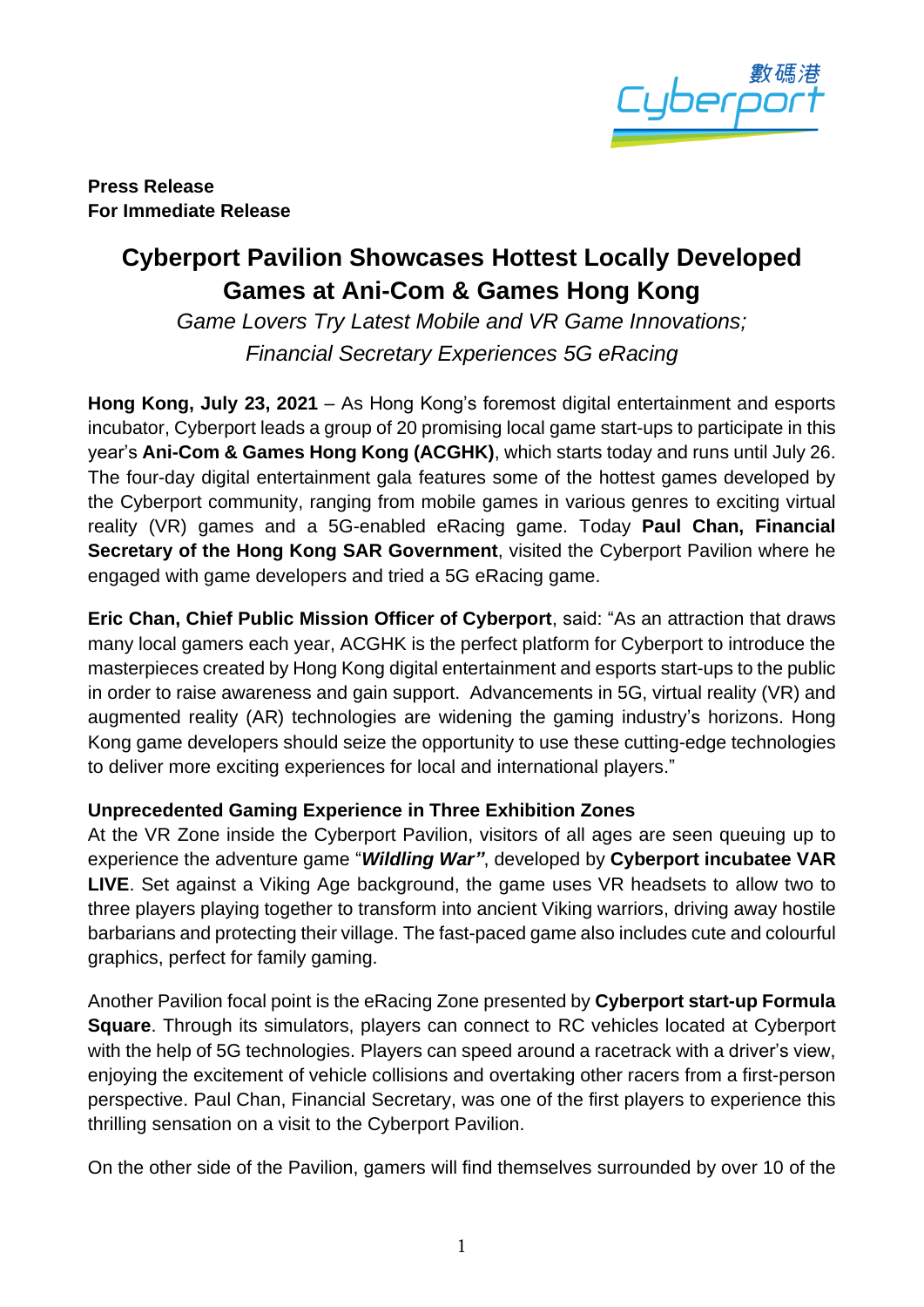

latest mobile games of various genres, all developed by Hong Kong game makers. For example, players can customise their ideal racing car from over 100 different vehicle models and hundreds of vehicle components in "*Mini Legend"*, dive into the cute world of "*Magic Burns 9 Times"* for raising simulations, test their reflexes in "*Gate of Mobius"*, a strategic real-time 3D action and shooting game, or engage in online card battles in "*Realm of Alters – CCG"*, a card game of wits revolving around myths and mysteries. All of these innovative games represent the unrelenting efforts of local game makers, who form an important part of the Cyberport community.

In addition, a retro game exhibition presented by the **Hong Kong Gaming Association** showcases a rich array of popular game consoles from the 70s and 80s. Older visitors can recall the glorious history of gaming development, while new-generation gamers can learn about the development of the industry over the past decades.

## **Esports Tournament Brings Top Local Gamers Together**

Apart from local creations, online esports games *League of Legends: Wild Rift* and *FIFA* have become popular around the world. Cyberport has partnered with renowned esports and entertainment company **Cyber Games Arena (CGA)** to organise a series of esports matches on the ACGHK stage over three consecutive nights, including the semi-finals and final match of the **"PS5 FIFA 21 Hong Kong Championship"** as well as the semi-finals, third-place match and final match for amateur players of *League of Legends: Wild Rift*. The competitions promise visitors an opportunity to appreciate the skills of top local gamers, fostering an understanding of esports as a new diversified career development path for younger generations.

Cyberport has spared no effort in driving robust growth in Hong Kong's digital entertainment and esports industry. About 150 companies in its community are engaged in the industry, covering game development, application of esports technologies, game publishing and esports platforms. Cyberport also supports development and facilitates industry interactions through the Cyberport Incubation Programme, Esports Industry Facilitation Scheme, Esports Internship Scheme, and organisation of various activities such as the Digital Entertainment Leadership Forum (DELF).

###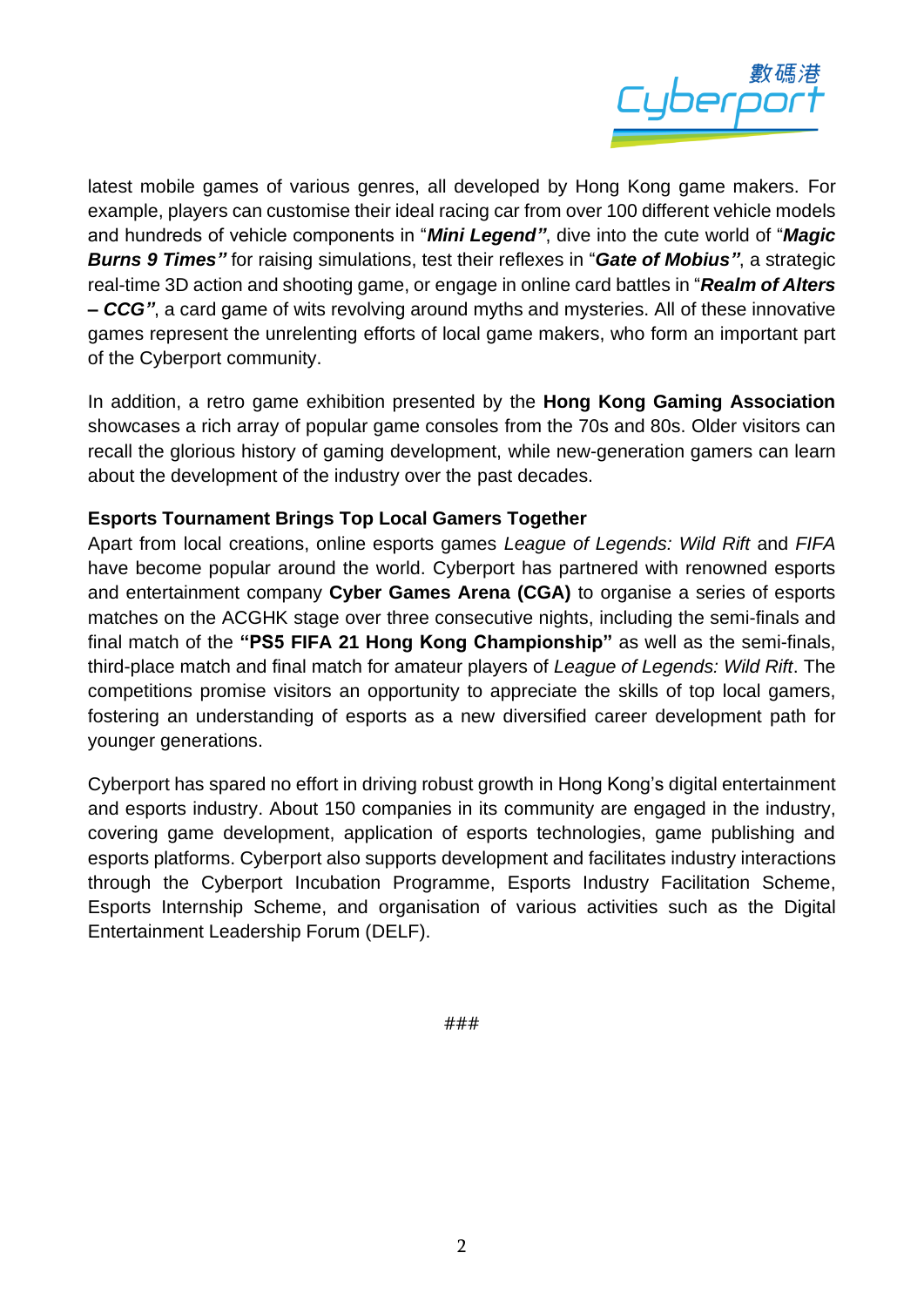

| <b>Cyberport Pavilion at ACGHK 2021</b> |                                                                     |
|-----------------------------------------|---------------------------------------------------------------------|
| Date                                    | 23 to 26 July 2021 (Friday to Monday)                               |
| Venue                                   | Hall 1, Hong Kong Convention and Exhibition Centre                  |
| Booth No.                               | $D-34$                                                              |
| <b>Highlights</b>                       | VR Game Trial<br>$\bullet$                                          |
|                                         | 5G-enabled eRacing Experience<br>$\bullet$                          |
|                                         | Hong Kong Mobile Games Mega-Show (For a detailed<br>$\bullet$       |
|                                         | introduction to the games, please click here)                       |
|                                         | Retro game exhibition<br>$\bullet$                                  |
| <b>Special Offer</b>                    | Visitors who like, share and subscribe to the designated Cyberport  |
|                                         | social media pages can receive a portable handheld fan (while stock |
|                                         | lasts).                                                             |

Please click [here](https://drive.google.com/drive/folders/1v9XgjgtbuIPj_eUIF55A8EGAI3ZMy7sB) to download high-resolution images.



Pavilion at Ani-Com & Games Hong Kong, engages with game developers and experiences a 5G-enabled eRacing game developed by a Cyberport start-up.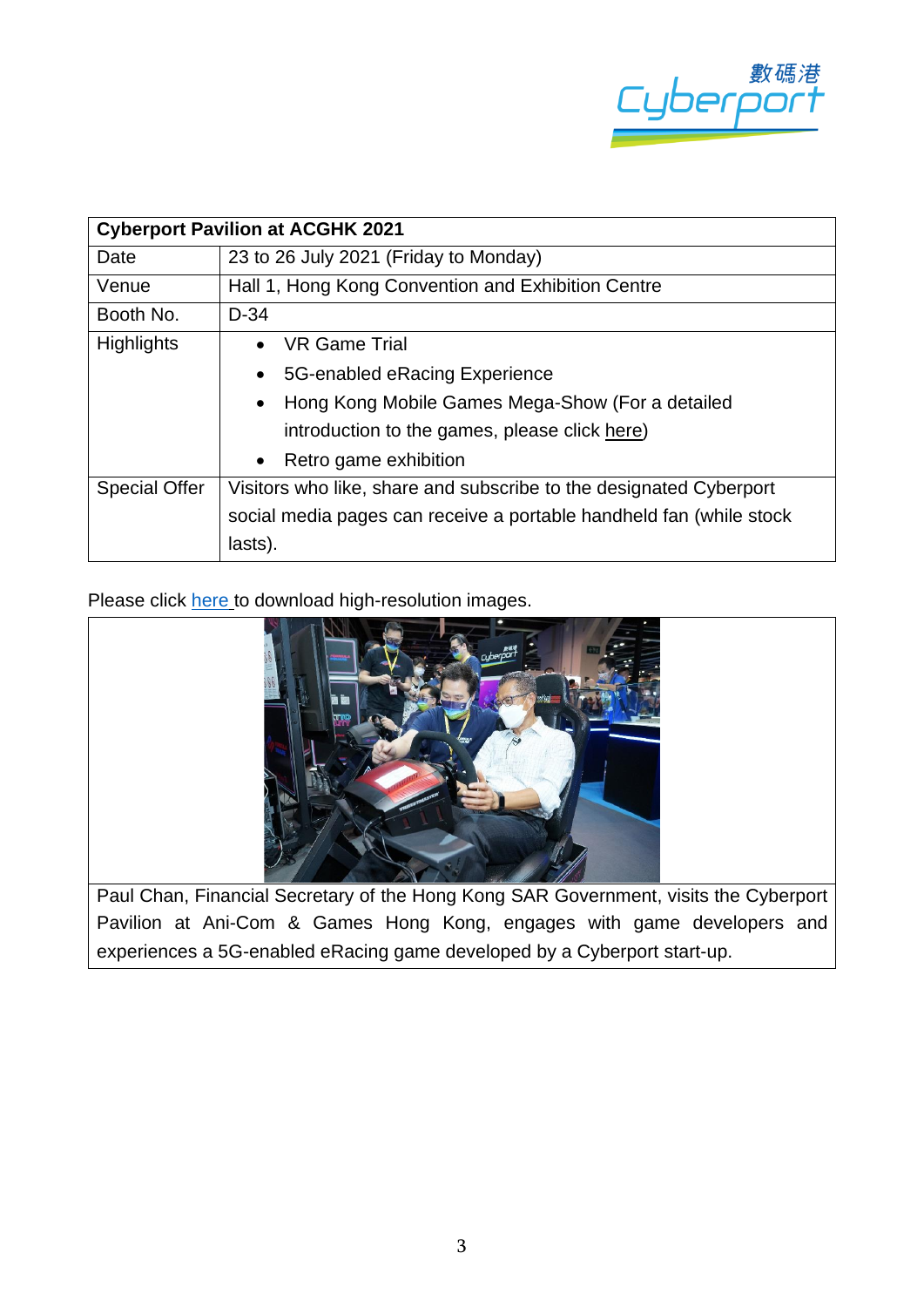



According to Eric Chan, Chief Public Mission Officer of Cyberport, in leading a group of start-ups to participate in Ani-Com & Games Hong Kong, Cyberport intends to introduce locally-developed digital entertainment and esports masterpieces to the public, with the aim of encouraging its support.



*"Wildling War"*, a VR adventure game developed by Cyberport alumni VAR LIVE, attracts visitors of all ages.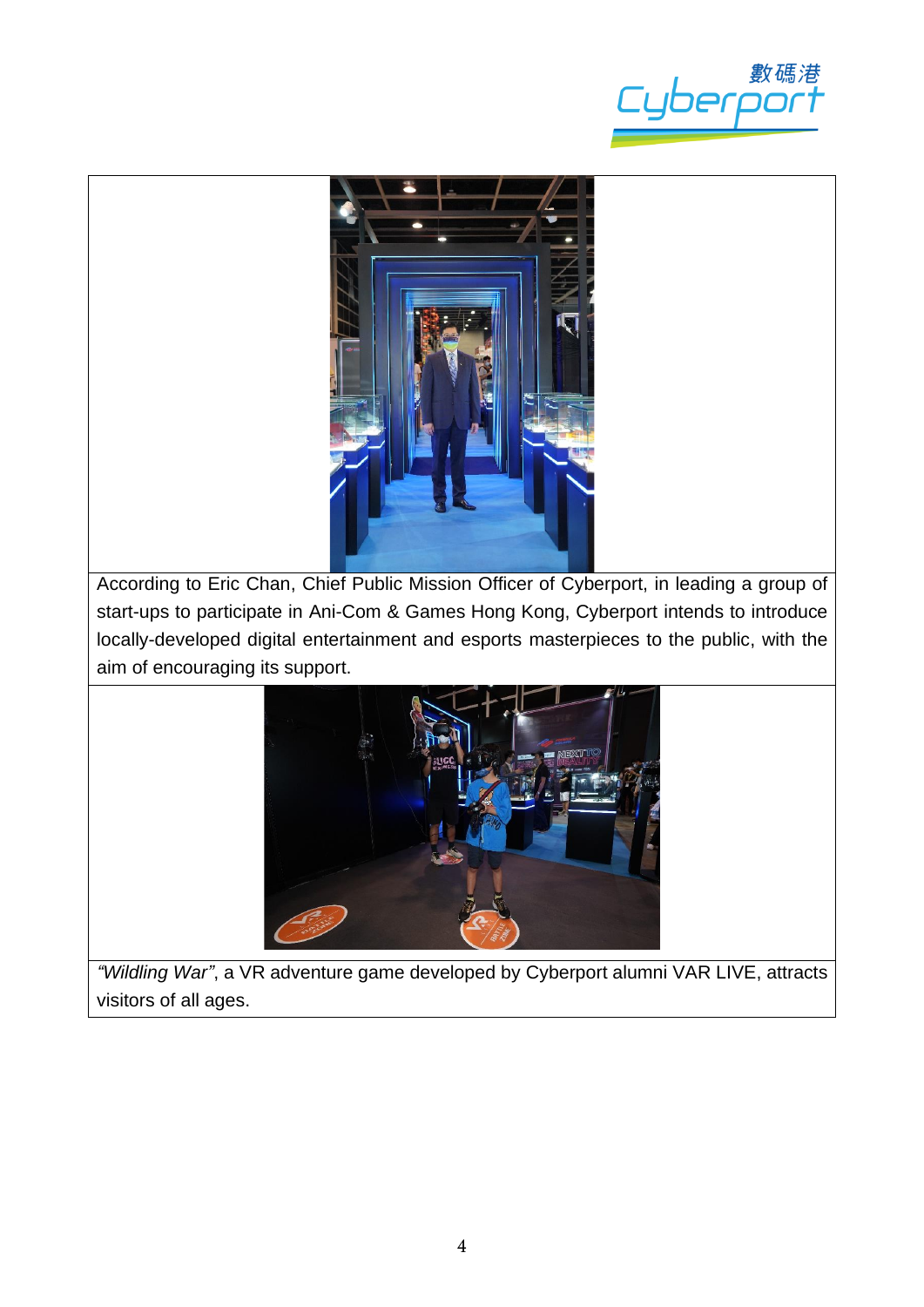



At the eRacing zone presented by Cyberport start-up Formula Square, players can speed around a racetrack with a first-person perspective, enjoying the excitement of vehicle collision and cutting off rivals thanks to 5G technologies.



The Mobile Game Zone features over 10 of the latest mobile games of various genres, including car racing, shooting, card battles, business simulation and adventure, all developed by Hong Kong game makers.

For media enquiries, please contact: **Yuan Tung Financial Relations** Agnes Yiu Tel: 3428 5690 Email: [ayiu@yuantung.com.hk](mailto:ayiu@yuantung.com.hk)

**Cyberport** Billy Ng Tel: (852)3166 3613 Email: [billyng@cyberport.hk](mailto:billyng@cyberport.hk)